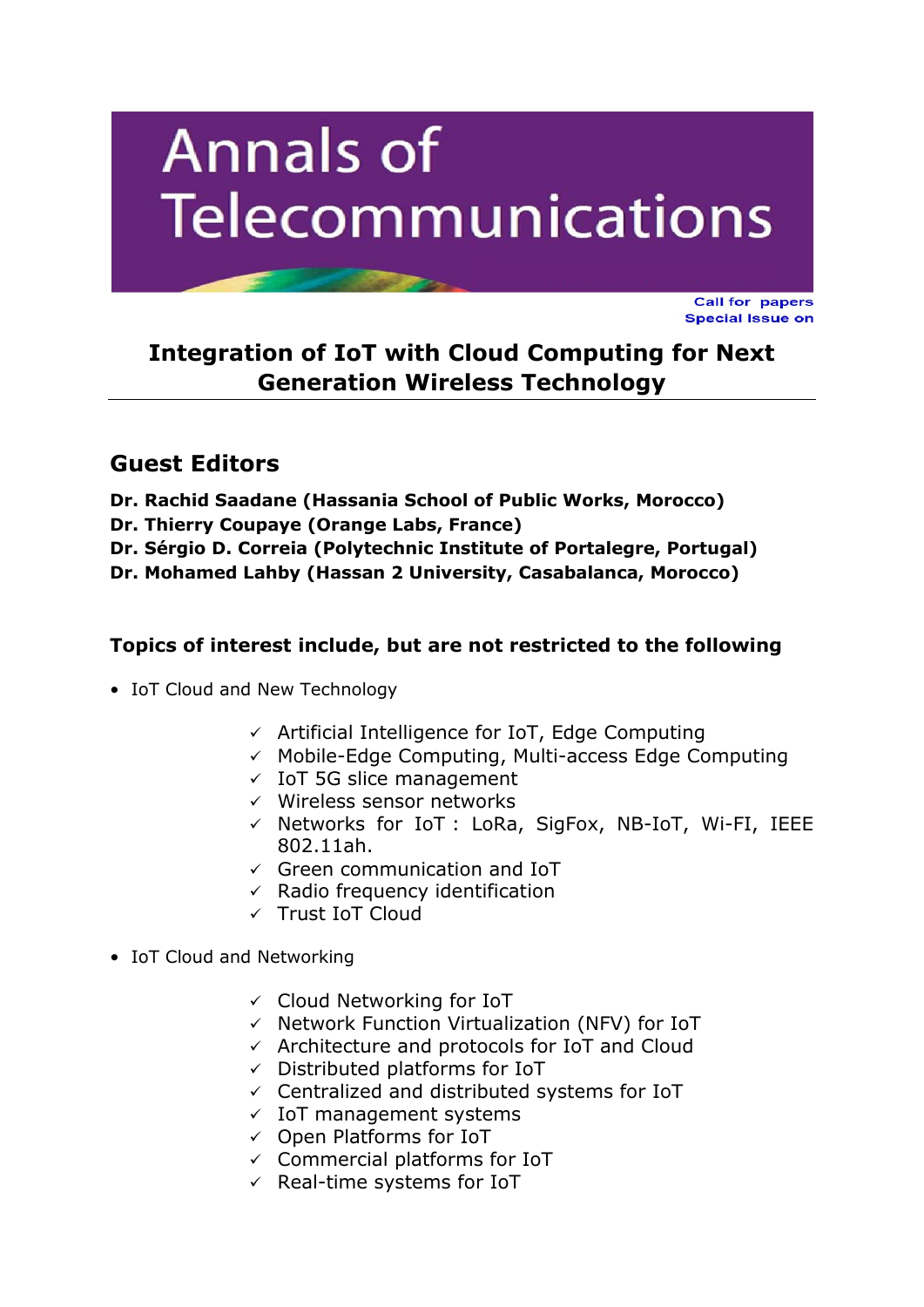- IoT Cloud and Applications
	- $\checkmark$  Next Generation Infrastructure for IoT
	- $\times$  IoT big data and analytics
	- $\checkmark$  Wearable Devices for IoT
	- $\checkmark$  Participative Internet
	- $\checkmark$  IoT Applications and Services
	- $\checkmark$  Smart Home, Smart City
	- $\checkmark$  Trust Applications
- IoT Cloud and Industry 4.0
	- $\checkmark$  Industry 4.0 and Industrial IoT (IIoT)
	- $\checkmark$  IoT-based Enterprise Management
	- $\checkmark$  IoT-based Business Process Management
	- $\checkmark$  Robots and IoT
	- $\checkmark$  Testbeds and experimental platforms for IoT and the Cloud
	- $\checkmark$  IoT Standards and Application Scenarios
	- $\checkmark$  Open topics for future IoT e.g. Digital Twins
	- $\checkmark$  Blockchain for IoT
	- $\checkmark$  Machine/Deep learning for IoT applications, data management, data processing

The Information and Communication Technology sector's use of IoT, connected devices and cloud computing has been growing at an unsustainable manner; and its management requirements were already a multiple bigger than that of the network industry before the Covid pandemic. Traffic data demand is still growing, driven not only by end-users' usual expectations of ever-higher quality video for conventional video-on-demand and more recent social-networking-driven applications; but also by machine-to-machine traffic and operation of expanding cloud services.

The next generation of telecommunication networks is expected to support a growing number of smart terminals, such as cell phones, sensors and other connected objects, to provide real-time applications and to provide intelligence and trust embedded in network infrastructure. To meet these requirements, the next generation of technology (6G) envisions the use of artificial intelligence, cloud and edge computing. The 6G network will facilitate billions of concurrent flows generated by the connected "things" while taking into account the requested QoS, and the problem of cohabitation of M2M, M2H and H2M flows. Then, the flows will be processed in data centers and applications will exploit the extracted knowledge.

Efficiency is a key issue. Although there have been significant improvements in network and cloud efficiency, these have been more than offset by traffic growth and rebound effects. We need to re-examine the topic, focusing on the ways to approach the problem most likely to make the forseen growth of flows sustainable. This includes still more efficiency improvements, as well as favoring specific uses of low-carbon electricity in data centers and cellular base stations; but also avoiding the rebound effect by taking a holistic view of decreasing the global traffic,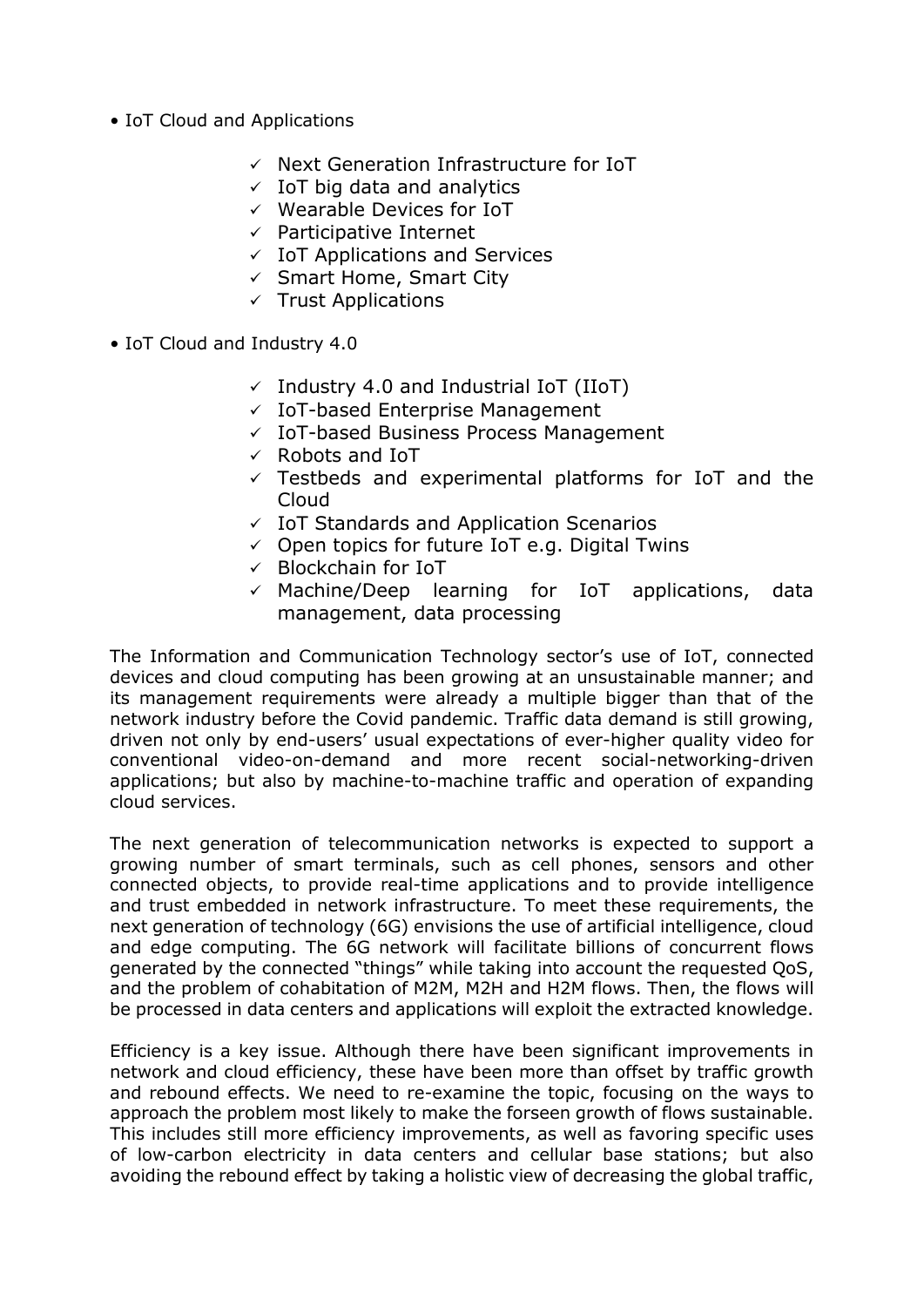via network management techniques whenever possible, as well as enabling and inciting users to moderate their network usage through other forms of digital sobriety.

The goal of this special issue is thus to gather state-of-the-art research on the challenges of managing Internet of Things applications while considering the whole end-to-end architecture over the sixth generation of mobile networks (6G) and next-generation data center networking from cloud to edge and IoT devices.

Papers must describe original research that advances the state of the art, and must not be simultaneously submitted to another journal or conference with proceedings. Papers must be written in excellent English and should not exceed 20 pages. Previously published or accepted conference papers must contain at least 50 % new material to be considered for the special issue. A cover letter to the Guest Editors clearly describing the extensions made must accompany these types of submissions. All submissions must be made using the instructions available at:

#### <https://www.springer.com/journal/12243/submission-guidelines>

The authors can directly submit their papers at: https://www.editorialmanager.com/ante/ and must select "Research Article" in the menu "Choose Article Type", then in the questionnaire on the "Additional Information" section, they will be able to select the item "CfP: Integration of IoT with Cloud Computing for Next Generation Wireless Technology".

#### **Proposed Schedule**

Manuscript submission: Manuscript submission: Author notification: November 30, 2022 Revised papers submission: January 31, 2023 Final acceptance: February 28, 2023 Online with DOI: As soon as accepted Printed issue: First half of 2023

#### **Dr. Rachid Saadane**

Full Professor Hassania School of Public Works, Morocco <https://scholar.google.com/citations?user=VNsLOwIAAAAJ&hl=fr>

Rachid Saadane received a B.S. (2001), M.S. (2003) from the Mohamed V Univ. and Ph.D. (2007) from the Univ. of Mohamed V jointly with Eurecom Institute. He is currently a full professor at the department of electrical engineering in the Hassania School of Public Works (HSPW or EHTP). From March 2003 through July 2006, he worked for the Eurecom Institute, France, where he developed a framework for UWB channel characterization and modeling as a research engineer. His research interests are 5G and 6G Wireless Communications System (mmWAVE Massive MIMO, SC-FDMA, OFDM, Dynamic Spectrum Detection and Radio Cognitive), Artificial Intelligence, Machine Learning, Deep Learning, Estimation Theory, Smart City and Smart Agriculture Applications. He has also worked on reliability for UWB Communication Systems. He received the SCA'19 Award for the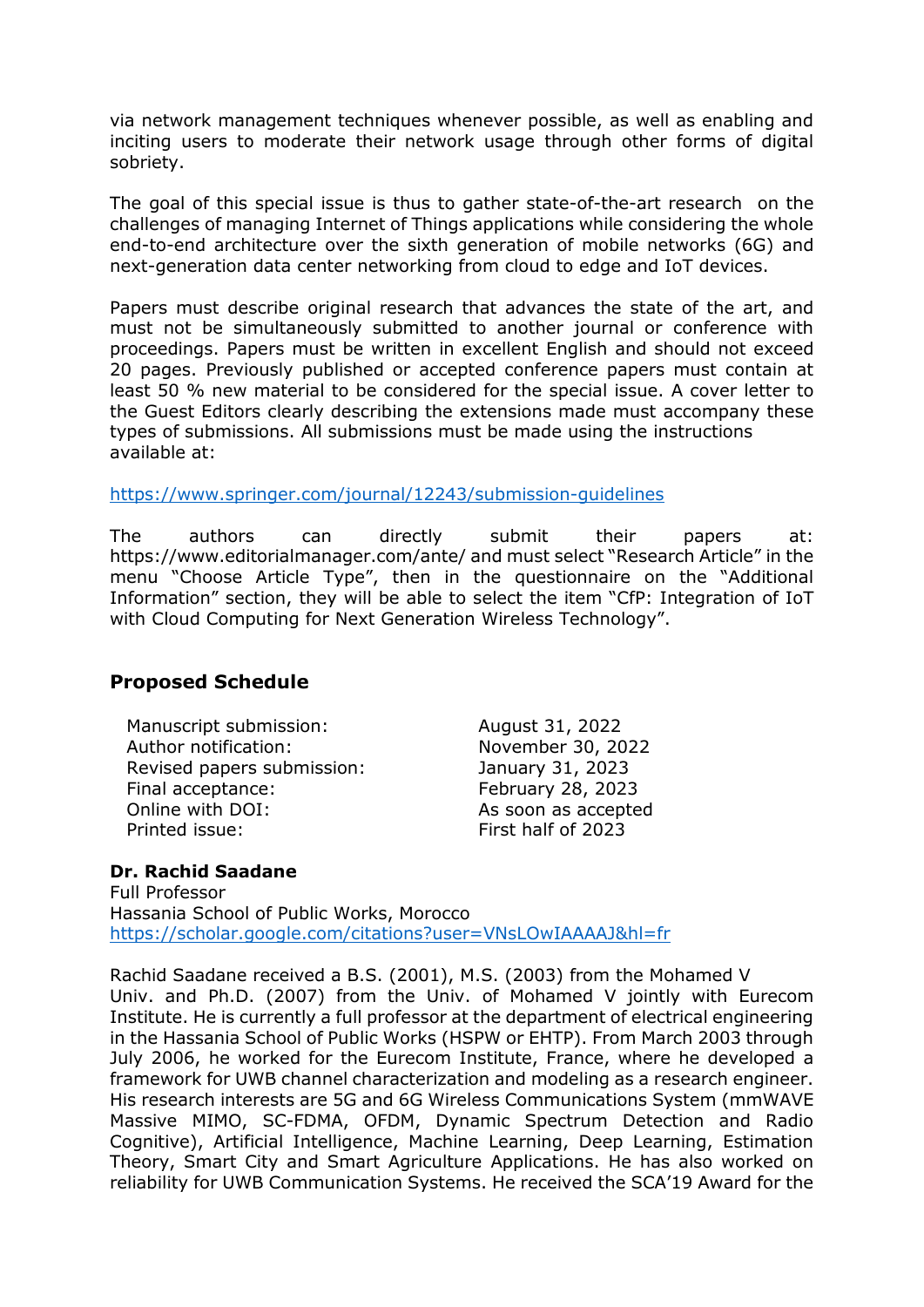best paper in the Smart Cities Applications Conference 2019. His profile on Publons shows 109 publications and 258 reviews, and he is a TCP member and editorial member of more than 10 conferences and journals, Elsevier, IEEE, Springer, Inderscience, MDPI, etc…. He is the Head Laboratory for the LaGeSLaboratory at HSWP. He has authored or co-authored over 100 papers.

#### **Dr. Thierry Coupaye**

VP Research – Cyber-Physical Universe, Orange, France <https://scholar.google.fr/citations?user=yU7enngAAAAJ&hl=fr>

Thierry Coupaye is head of research on Cyber-Physical Universe inside Orange, and Orange Senior Expert on Future Networks. He completed his PhD in Computer Science in 1996 and his habilitation (HDR) in 2013 from the University of Grenoble (France). He had several research and teaching positions at Grenoble University, European Bioinformatics Institute and Lion Biosciences (Cambridge, U.K.) and Dassault Systems. He joined Orange in 2000 where he had several research expert, project manager, project and program director positions in the area of distributed systems architecture, autonomics, cloud/fog/edge computing and networking, Internet of Things. He has been an initiator of Orange activities in autonomic computing, server and network virtualization, cloud/fog/edge computing and networking, and digital twins. He is the author of more than 75 refereed articles and has participated in multiple program and organization committees of international conferences in these areas. He has been involved in several collaborative projects and is a regular expert for French and European research agencies. Thierry is member of the steering committee of the Inria and Orange joint laboratory IOLab, member of the board of the *Edge Intelligence* professorship inside the *Multidisciplinary Institute in Artificial Intelligence (MIAI*), and currently contributes to the *Digital Twin Working Group* of the *French Alliance for the Industry of the Future* (AIF). Thierry is one of the creators of the *Fractal software component model* and more recently the *Thing'in digital twin platform*. His current research interests include Digital Twins and Edge Intelligence (AI@Edge) for Cyber-Physical Systems.

#### **Dr. Sérgio D. Correia**

.

Associate Professor Polytechnic Institute of Portalegre, Portugal <https://scholar.google.com/citations?user=GHiMrDEAAAAJ&hl=fr>

He received his Diploma in Electrical and Computer Engineering from the University of Coimbra, Portugal, in 2000, the Master's Degree in Industrial Control and Maintenance Systems from Beira Interior University, Covilhã, Portugal, in 2010, and the Ph.D. in Electrical and Computer Engineering from the University of Coimbra, Portugal, in 2020. Currently, he is an Assistant Professor at the Polytechnic Institute of Portalegre, Portugal. He is a Researcher at COPELABS - Cognitive and People-centric Computing Research Center, Lusofona University of Humanities and Technologies, Lisbon, Portugal, and VALORIZA - Research Center for Endogenous Resource Valorization, Polytechnic Institute of Portalegre, Portalegre, Portugal, and has worked with several private companies for more than 20 years. He is also a visiting researcher at SpaceLabs (Space Technology Research Laboratory), Federal University of Santa Catarina, Brazil. His current